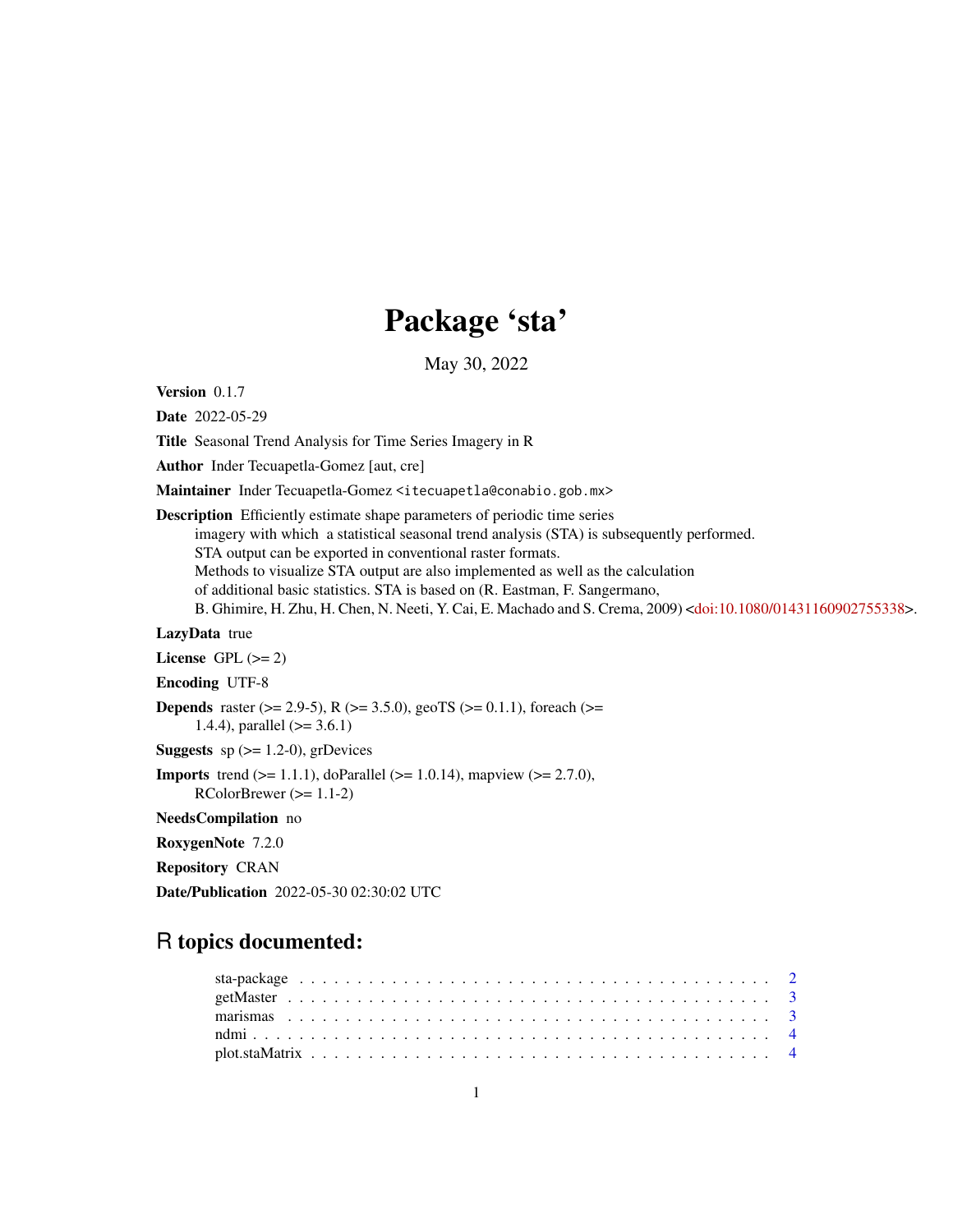#### <span id="page-1-0"></span>2 sta-package sta-package

| Index |  |  |  |  |  |  |  |  |  |  |  |  |  |  |  |  |  |  |  |  |
|-------|--|--|--|--|--|--|--|--|--|--|--|--|--|--|--|--|--|--|--|--|

sta-package *Statistical Trend Analysis (STA) for Time Series of Satellite Imagery*

#### Description

STA applies the Mann-Kendall test for trend to the so-called *shape parameters* of periodic time series. STA estimates shape parameters via harmonic regression. STA can handle numeric time series and RasterStack of satellite images.

#### Details

Shape parameters is the term used in vegetation monitoring to refer to the amplitudes and phase angles resulting from fitting a harmonic regression model to time series of vegetation indices derived from satellite images. Regardless of its origin, STA can be applied to any periodic time series which makes this package potentially useful to other disciplines such as hydrology, climatology and econometrics.

With [sta](#page-4-1) (the main function of this package) it is possible to perform the Mann-Kendall test for trend on time series of the three most commonly used shape parameters: *mean*, *annual* and *semiannual*. These parameters are the estimated amplitude coefficients of the aforementioned harmonic regresion model. This function allows parallel processing to handle large satellite time series imagery.

STA includes the following graphical methods:

- [plot.staNumeric](#page-4-2): generic plot displaying [sta](#page-4-1)'s output for numeric time series.
- [plot.staMatrix](#page-3-1): maps of [mapview-class](#page-0-0) displaying [sta](#page-4-1)'s output for RasterStack.

STA include the following datasets:

- [marismas](#page-2-1): numeric vector containing 10-day Composite NDMI values from 2000 to 2018.
- [ndmi](#page-3-2): RasterStack containing 612 spatial subsets of 10-day Composite NDMI images acquired from 2001 to 2017.

#### Author(s)

Tecuapetla-Gómez, I. <itecuapetla@conabio.gob.mx>

#### References

Eastman, R., Sangermano, F., Ghimire, B., Zhu, H., Chen, H., Neeti, N., Cai, Y., Machado, E., Crema, S. (2009). *Seasonal trend analysis of image time series*, International Journal of Remote Sensing 30(10), 2721–2726.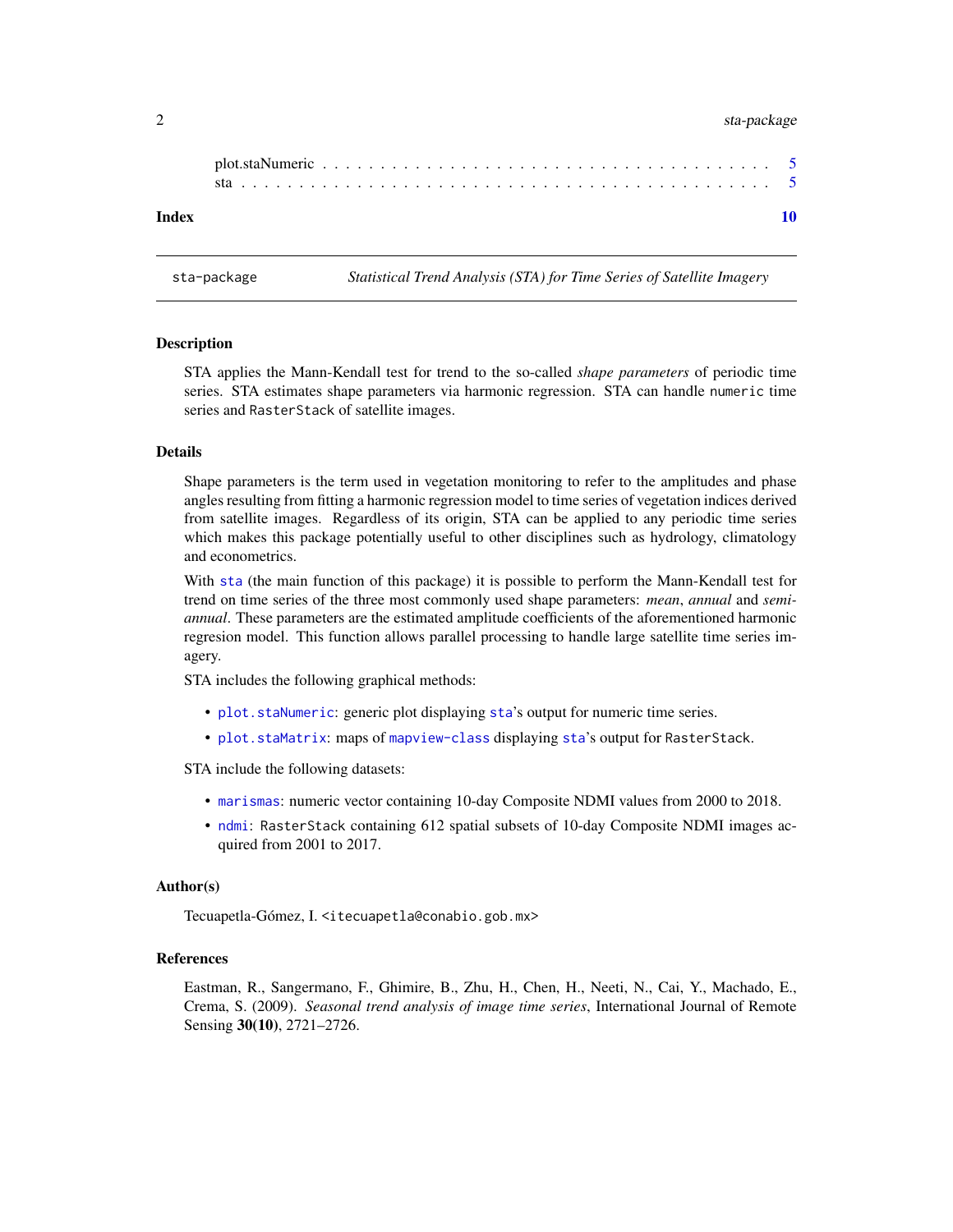<span id="page-2-2"></span><span id="page-2-0"></span>

#### Description

The term *master* refers to a raster layer whose extent and coordinate reference system are used as a reference to rasterize further objects, e.g. matrices. To rasterize, *master* must be free of missing values.

#### Usage

getMaster(x)

#### Arguments

x Raster\* object

#### Value

RasterLayer

#### See Also

[matrixToRaster](#page-0-0)

<span id="page-2-1"></span>marismas *10-day Composite NDMI Time Series*

#### Description

A numeric vector of length 684 containing 10-day composite values of the Normalized Difference Moisture Index (NDMI) from 2000 to 2018. NDMI = (NIR-MIR)/(NIR+MIR) where NIR and MIR are the Near Infrared and Mid-Infrared bands of the MCD43A4 MODIS product, respectively. This numeric vector was taken from a RasterStack covering the Natural Protected Area *Reserva de la Biosfera Marismas Nacionales* at Nayarit, Mexico.

#### Usage

```
data(marismas)
```
#### Format

An object of class "numeric".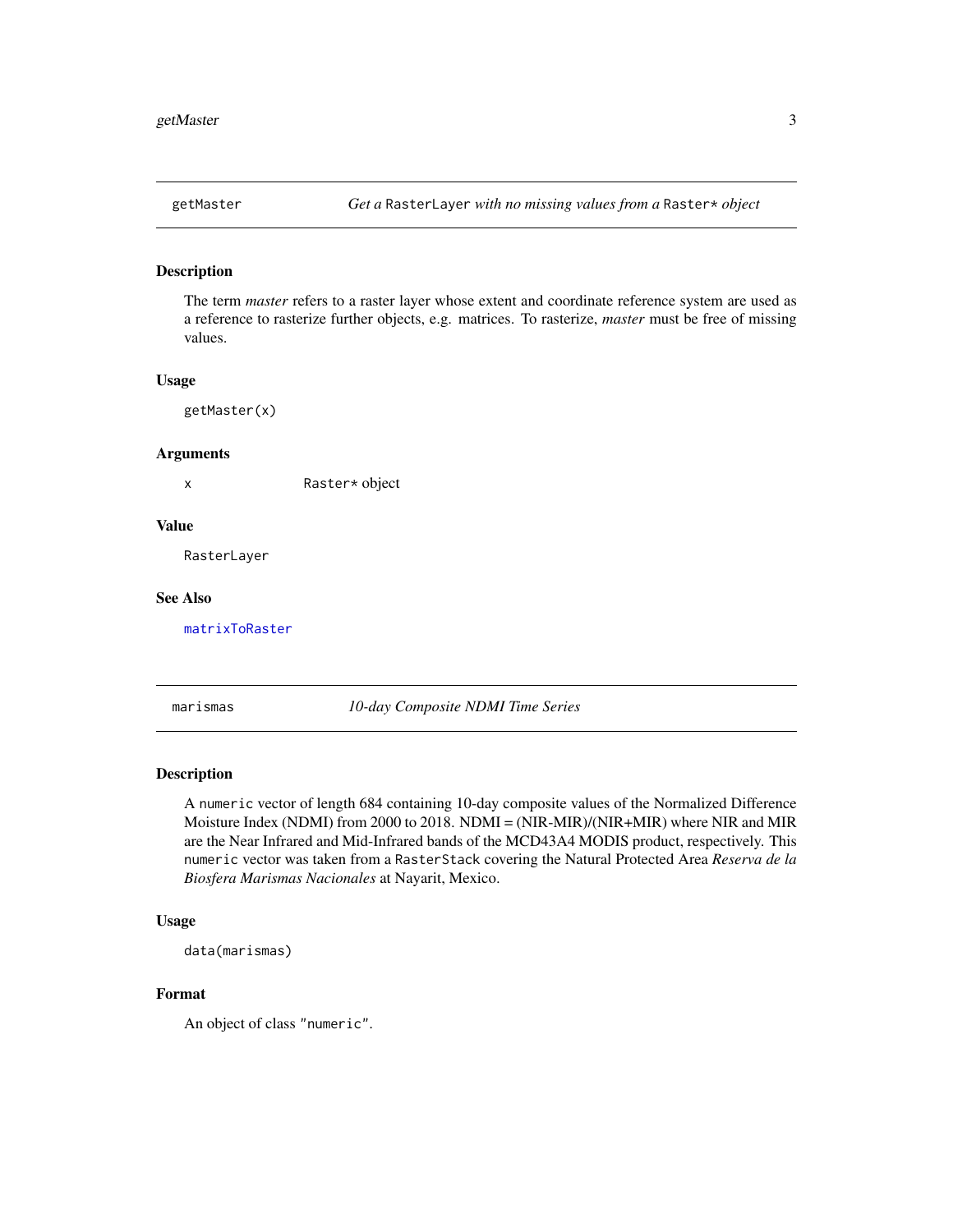<span id="page-3-2"></span><span id="page-3-0"></span>

#### Description

A RasterStack containing 612 layers of the Normalized Difference Moisture Index (NDMI) from 2001 to 2017. NDMI = (NIR-MIR)/(NIR+MIR) where NIR and MIR are the Near Infrared and Mid-Infrared bands of the MCD43A4 MODIS product, respectively. This RasterStack is a spatial subset of a larger RasterStack covering the Natural Protected Area *Reserva de la Biosfera Marismas Nacionales* at Nayarit, Mexico.

#### ndmi.tif

A "RasterStack" object with 36 rows, 55 columns, 1980 cells and 612 layers.

<span id="page-3-1"></span>plot.staMatrix *Plot method for* sta *function*

#### Description

This function displays some maps of [mapview-class](#page-0-0)

#### Usage

```
## S3 method for class 'staMatrix'
plot(x, significance = NULL, master, ...)
```
#### Arguments

| X            | an object of class "staMatrix"                                |
|--------------|---------------------------------------------------------------|
| significance | numeric indicating significance of each shape parameter trend |
| master       | RasterLayer used to transfer STA output to raster layers.     |
|              | additional plot parameters                                    |

#### See Also

[sta](#page-4-1), [getMaster](#page-2-2), [matrixToRaster](#page-0-0)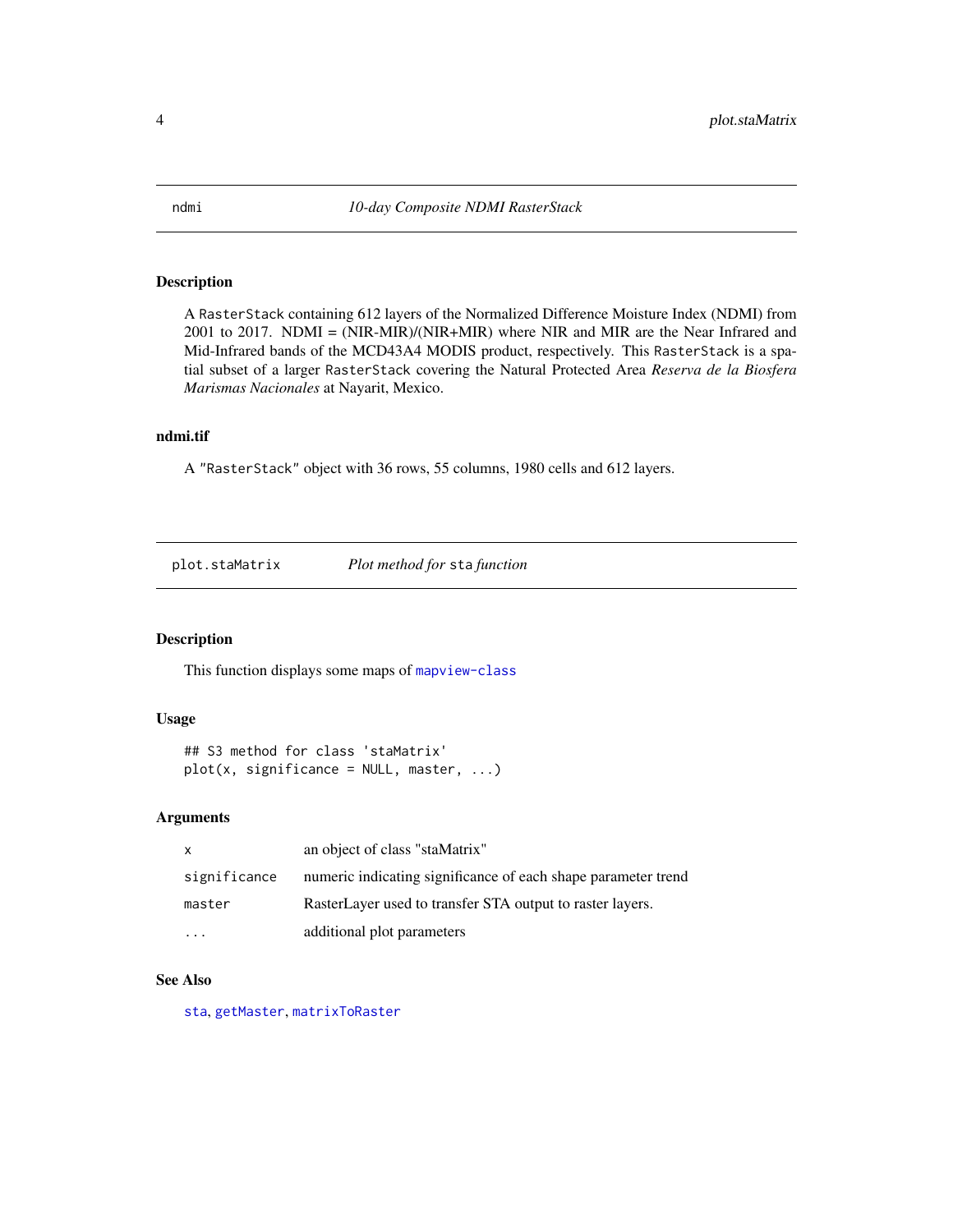<span id="page-4-2"></span><span id="page-4-0"></span>plot.staNumeric *Plot method for* sta *function*

#### Description

This function returns a plot

#### Usage

```
## S3 method for class 'staNumeric'
plot(x, significance = NULL, ...)
```
#### Arguments

| X            | an object of class "staNumeric"                               |
|--------------|---------------------------------------------------------------|
| significance | numeric indicating significance of each shape parameter trend |
| $\cdot$      | additional plot parameters                                    |

### See Also

[sta](#page-4-1)

<span id="page-4-1"></span>

| sta | Statistical Seasonal Trend Analysis for numeric vector or |  |  |  |  |
|-----|-----------------------------------------------------------|--|--|--|--|
|     | RasterStack                                               |  |  |  |  |

#### Description

Statistical Seasonal Trend Analysis for numeric vector or RasterStack

#### Usage

```
sta(
  data,
  freq,
 numFreq = 4,delta = 0,
  startYear = 2000,
  endYear = 2018,
  intraAnnualPeriod = c("wetSeason", "drySeason"),
  interAnnualPeriod,
  adhocPeriod = NULL,
  significance = NULL,
  save = FALSE,dirToSaveSTA = NULL,
  numCores = 20
)
```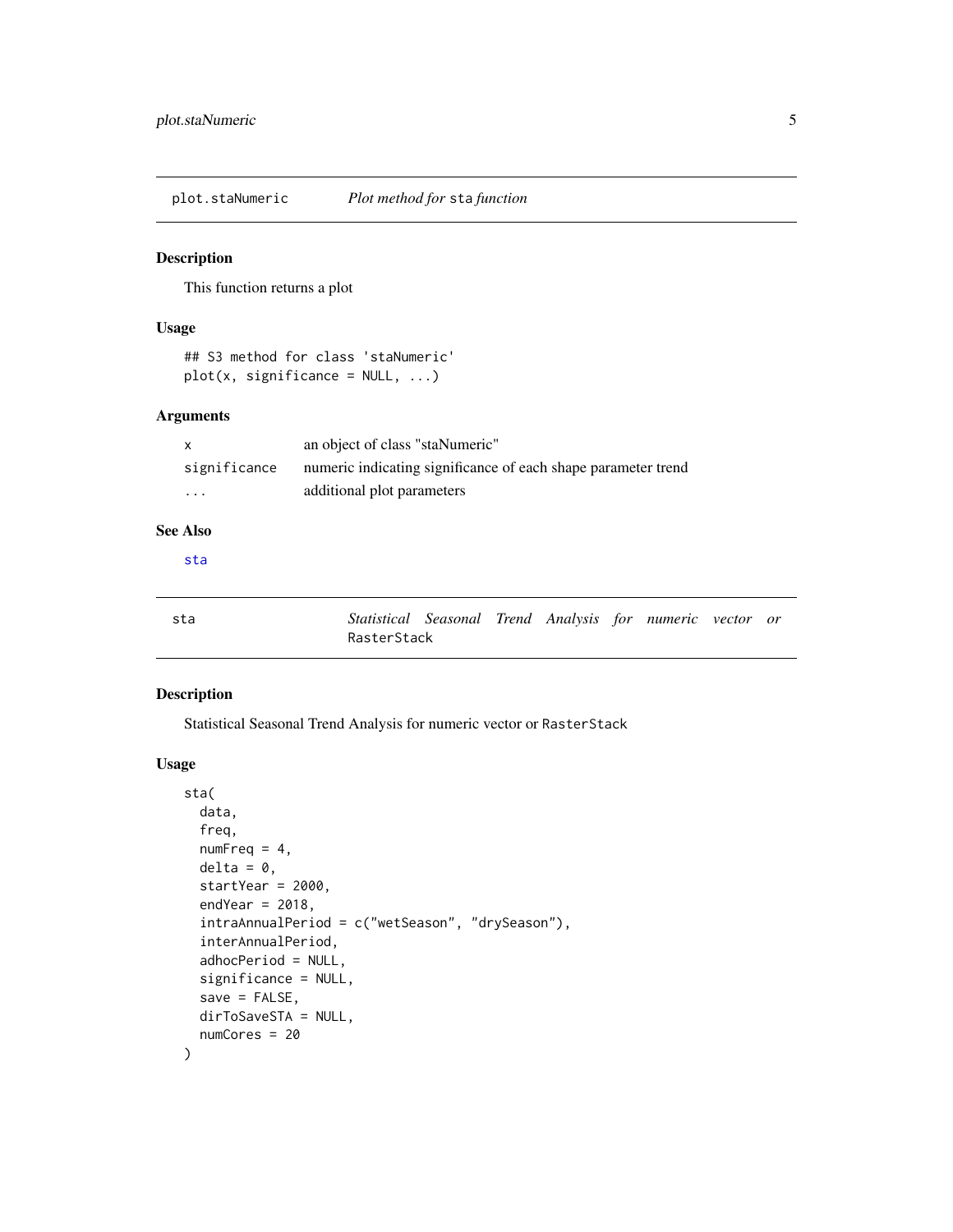#### <span id="page-5-0"></span>**Arguments**

| data              | numeric vector, matrix or RasterStack object                                                                                                                                                                                                                                   |
|-------------------|--------------------------------------------------------------------------------------------------------------------------------------------------------------------------------------------------------------------------------------------------------------------------------|
| freg              | integer with the number of observations per period. See Details                                                                                                                                                                                                                |
| numFreq           | integer with the number of frequencies to employ in harmonic regression fitting.<br>See haRmonics                                                                                                                                                                              |
| delta             | numeric (positive) controlling regularization and prevent non-invertible hat ma-<br>trix in harmonic regression model. See haRmonics                                                                                                                                           |
| startYear         | numeric, time series initial year                                                                                                                                                                                                                                              |
| endYear           | numeric, time series last year                                                                                                                                                                                                                                                 |
| intraAnnualPeriod |                                                                                                                                                                                                                                                                                |
|                   | character indicating seasons (wet or dry) to be considered for additional statisti-<br>cal analysis. See Details                                                                                                                                                               |
| interAnnualPeriod |                                                                                                                                                                                                                                                                                |
|                   | numeric vector indicating the number of years to be considered in STA. For<br>instance, 1:5, indicates that the first five years will be utilized for STA. Similarly,<br>$c(2,6,10)$ indicates that the second, sixth and tenth years will be utilized for STA.<br>See Details |
| adhocPeriod       | numeric vector with the specific observations to be considered in additional sta-<br>tistical analysis. See Details                                                                                                                                                            |
| significance      | numeric in the interval $(0,1)$ to assess statistical significance of trend analysis.<br>NULL by default.                                                                                                                                                                      |
| save              | logical, should STA output be saved, default is FALSE                                                                                                                                                                                                                          |
| dirToSaveSTA      | character with full path name used to save sta progress report. When save =<br>TRUE, sta's output is saved on this path.                                                                                                                                                       |
| numCores          | integer given the number of cores to use; pertinent when data is a RasterStack<br>or a matrix                                                                                                                                                                                  |

#### Details

When the input is a [matrix](#page-0-0), its first two columns must correspond to geographic coordinates. For instance, the matrix resulting from applying [rasterToPoints](#page-0-0) to a RasterStack has this format.

freq must be either 12 (monthly observations), 23 (Landsat annual scale) or 36 (10-day composite) as this version implements STA for time series with these frequencies.

This version sets intraAnnualPeriod to either the wetSeason or the drySeason of Mexico. Empirical evidence suggests that while wet season runs from May to October, dry season runs from November to April. Should a desired STA require specific months/days, these must be provided through adhocPeriod.

When interAnnualPeriod is not specified and class(data)=numeric, interAnnualPeriod = 1:(length(data)/freq); when class(data) is either RasterStack or [matrix](#page-0-0), interAnnualPeriod = 1:((ncol(data)-2)/freq).

Since adhocPeriod defines an inter annual period "ad-hoc", the specific days of this ad-hoc season must be known in advance and consequently, the specific time-points (with respect to the time series under consideration) must be provided in a numeric vector.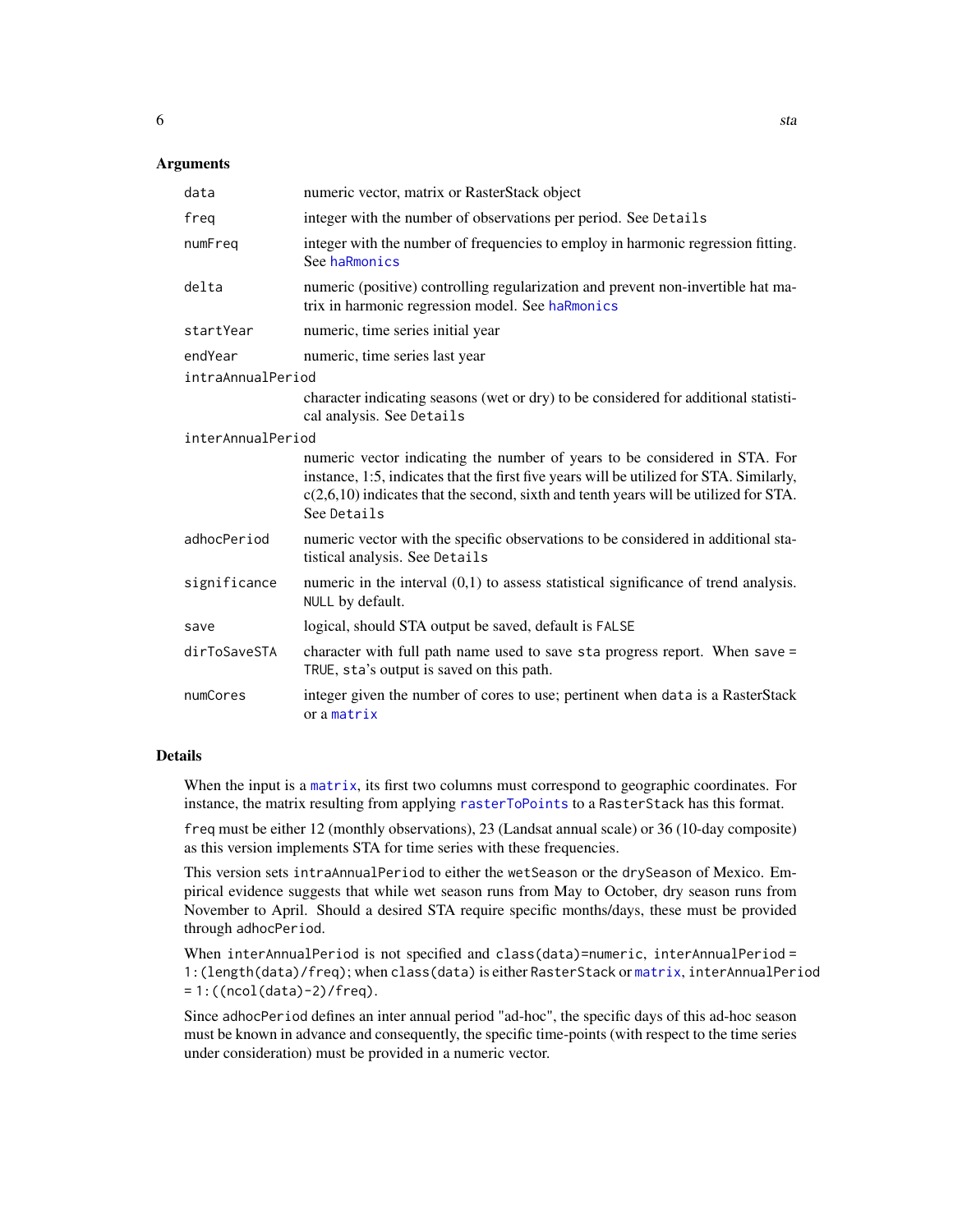When save=T, a valid dirToSaveSTA must be provided, that is, this folder should have been created previously. In this case, sta's output is saved on dirToSaveSTA. This version saves arrays of STA of the mean, annual and semi-annual parameters (along with their corresponding basic statistics) in the file sta\_matrix\_output.RData inside dirToSaveSTA. Also, in the same directory, the file sta\_progress.txt records the progress of the STA process.

save=T, dirToSaveSTA, numCores and master are required when data is either a RasterStack or a [matrix](#page-0-0). The aforementioned basic statistics are: mean and standard deviation of the time series of annual maximum and minimum as well as the global minima and maxima.

#### Value

When class(data) is a numeric, an object of class "staNumeric" containing:

| data                                   | numeric vector                                                                                                                                                                                                                                                                                                                                                                                                         |
|----------------------------------------|------------------------------------------------------------------------------------------------------------------------------------------------------------------------------------------------------------------------------------------------------------------------------------------------------------------------------------------------------------------------------------------------------------------------|
| freq                                   | integer with the number of observations per period                                                                                                                                                                                                                                                                                                                                                                     |
| startYear                              | numeric, time series initial year                                                                                                                                                                                                                                                                                                                                                                                      |
| endYear                                | numeric, time series last year                                                                                                                                                                                                                                                                                                                                                                                         |
| intraAnnualPeriod                      |                                                                                                                                                                                                                                                                                                                                                                                                                        |
|                                        | character indicating seasons (wet or dry)                                                                                                                                                                                                                                                                                                                                                                              |
| interAnnualPeriod                      |                                                                                                                                                                                                                                                                                                                                                                                                                        |
|                                        | numeric vector indicating the number of years considered in STA                                                                                                                                                                                                                                                                                                                                                        |
| ts                                     | time series object; data in ts format                                                                                                                                                                                                                                                                                                                                                                                  |
| fit                                    | numeric vector with output of haRmonics                                                                                                                                                                                                                                                                                                                                                                                |
| sta                                    | a list containing the following elements:                                                                                                                                                                                                                                                                                                                                                                              |
| significance                           | • mean a list of 12 elements with STA output for shape parameter <i>mean</i><br>• annual a list of 12 elements with STA output for shape parameter <i>annual</i><br>• semiannual a list of 12 elements with STA output for shape parameter <i>semiannual</i><br>numeric in the interval $(0,1)$ or NULL when default used<br>When class(data) is a RasterStack or a matrix, an object of class "staMatrix" containing: |
| frea                                   | integer with the number of observations per period                                                                                                                                                                                                                                                                                                                                                                     |
| daysUsedFit<br>intervalsUsedBasicStats | integer vector indicating the indices used to fit harmonic regression. see haRmonics                                                                                                                                                                                                                                                                                                                                   |
|                                        | numeric vector indicating the indices used on calculation of basic statistics                                                                                                                                                                                                                                                                                                                                          |
| sta                                    | a list containg the following elements:                                                                                                                                                                                                                                                                                                                                                                                |
|                                        | • mean a matrix of 4 columns with STA output for shape parameter <i>mean</i> . First two columns<br>provide geolocation of analyzed pixels, third and fourth columns show p-value and slope<br>estimate of STA, respectively                                                                                                                                                                                           |

• mean\_basicStats a matrix of 10 columns with basic statistics for shape parameter *mean*. First two columns provide geolocation of analyzed pixels, from third to tenth columns show mean, standard deviation, global minimum, and maximum of minimum values, as well as mean, standard deviation, global minimum, and maximum of maximum values, respectively

<span id="page-6-0"></span>sta and the state of the state of the state of the state of the state of the state of the state of the state of the state of the state of the state of the state of the state of the state of the state of the state of the st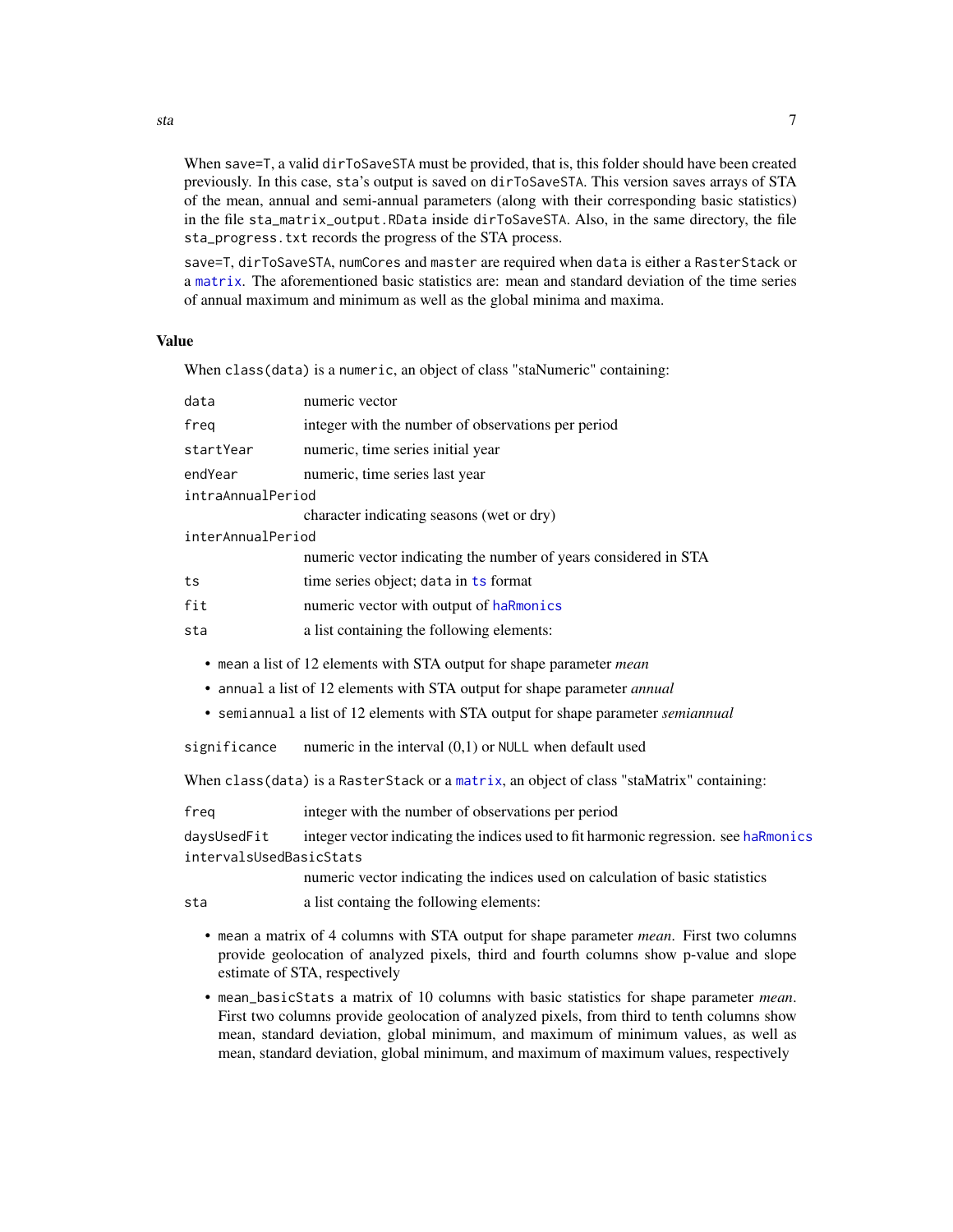- <span id="page-7-0"></span>• annual a matrix of 4 columns with STA output for shape parameter *annual*. First two columns provide geolocation of analyzed pixels, third and fourth columns show p-value and slope estimate of STA, respectively
- annual\_basicStats a matrix of 10 columns with basic statistics for shape parameter *annual*. First two columns provide geolocation of analyzed pixels, from third to tenth columns show mean, standard deviation, global minimum, and maximum of minimum values, as well as mean, standard deviation, global minimum, and maximum of maximum values, respectively
- semiannual a matrix of 4 columns with STA output for shape parameter *semiannual*. First two columns provide geolocation of analyzed pixels, third and fourth columns show p-value and slope estimate of STA, respectively
- semiannual\_basicStats a matrix of 10 columns with basic statistics for shape parameter *semiannual*. First two columns provide geolocation of analyzed pixels, from third to tenth columns show mean, standard deviation, global minimum, and maximum of minimum values, as well as mean, standard deviation, global minimum, and maximum of maximum values, respectively

#### Note

STA is based on the following ideas. Let  $y_t$  denote the value of a periodic time series at time-point  $t$ . It is well-known that this type of observations can be modeled as:

 $y_t = a_0 + a_1 cos((2\pi t)/L - \phi_1) + ... + a_K cos((2\pi Kt)/L - \phi_K) + \varepsilon_t, t = 1, ..., L.$ 

This model is known as harmonic regression.  $L$  denotes the number of observations per period, K is the number of harmonics included in the fit,  $a_i$ 's and  $\phi_i$ 's are called amplitude coefficients and phase angles, respectively. K can be known empirically. Amplitudes and phase angle can be obtained as the solution of a least-squares problem.

In vegetation monitoring, amplitudes and phase angles are known as *shape parameters*. In particular,  $a_0$ ,  $a_1$  and  $a_2$  are called *mean* and *annual* and *semiannual* amplitudes, respectively. Applying the harmonic regression model to observations over  $P$  periods of length  $L$  each, results in estimates of shape parameters for each period. Thus, focusing only on amplitudes, [sta](#page-4-1) yields time series of mean, annual and semiannual parameters. A subsequent Mann-Kendall test for trend is performed on each of these series.

#### References

Eastman, R., Sangermano, F., Ghimine, B., Zhu, H., Chen, H., Neeti, N., Cai, Y., Machado E., Crema, S. (2009). *Seasonal trend analysis of image time series*, International Journal of Remote Sensing, 30(10), 2721–2726.

#### Examples

```
sta_marismas <- sta(data=marismas, freq=36)
str(sta_marismas)
plot(sta_marismas)
plot(sta_marismas, significance=0.09)
# Use of interAnnualPeriod
sta_21016 \le sta(data = marismas, freq = 36, interAnnualPeriod = c(2, 10, 16))
plot(sta_21016)
```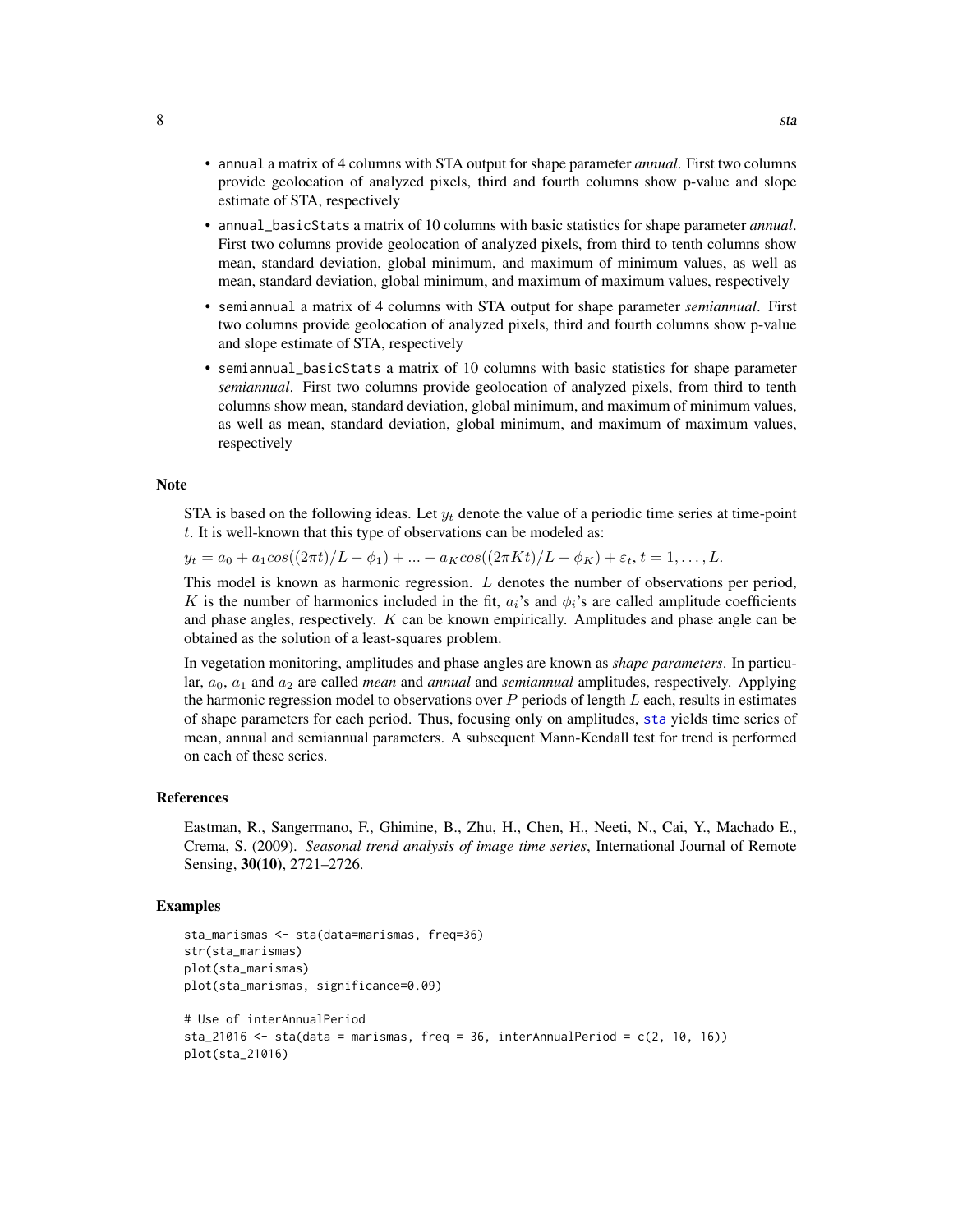```
# Use of intraAnnualPeriod
sta_drySeason_218 <- sta(data = marismas, freq = 36,
                     interAnnualPeriod = 2:18, intraAnnualPeriod = "drySeason")
plot(sta_drySeason_218)
# Use of adhocPeriod and significance
adhoc \le list()
beginPeriod \leftarrow (1:17) \star 36
endPeriod <- 2:18 * 36
adhoc$partial <- c( sapply(1:length(beginPeriod),
                 function(s) c(beginPeriod[s]+1, endPeriod[s]) ) )
adhoc$full <- c( sapply(1:length(beginPeriod),
              function(s) (beginPeriod[s]+1):endPeriod[s]) )
sta_adhoc_218 <- sta(data = marismas, freq = 36, interAnnualPeriod = 2:18,
               startYear = 2000, endYear = 2018, adhocPeriod = adhoc, significance=0.05)
plot(sta_adhoc_218)
# Use of ndmi RasterStack
ndmi_path = system.file("extdata", "ndmi.tif", package = "sta")
ndmiSTACK <- stack(ndmi_path)
dir.create(path=paste0(system.file("extdata", package="sta"), "/output_ndmi"),
          showWarnings=FALSE)
outputDIR = paste0(system.file("extdata", package="sta"), "/output_ndmi")
sta\_ndmi\_21016 \leq sta(data = ndmiSTACK, freq = 36,numFreq = 4, delta = 0.2, intraAnnualPeriod = "wetSeason",
                  startYear = 2000, endYear = 2018, interAnnualPeriod = c(2,10,16),
                  save = TRUE, numCores = 2L, dirToSaveSTA = outputDIR)
```